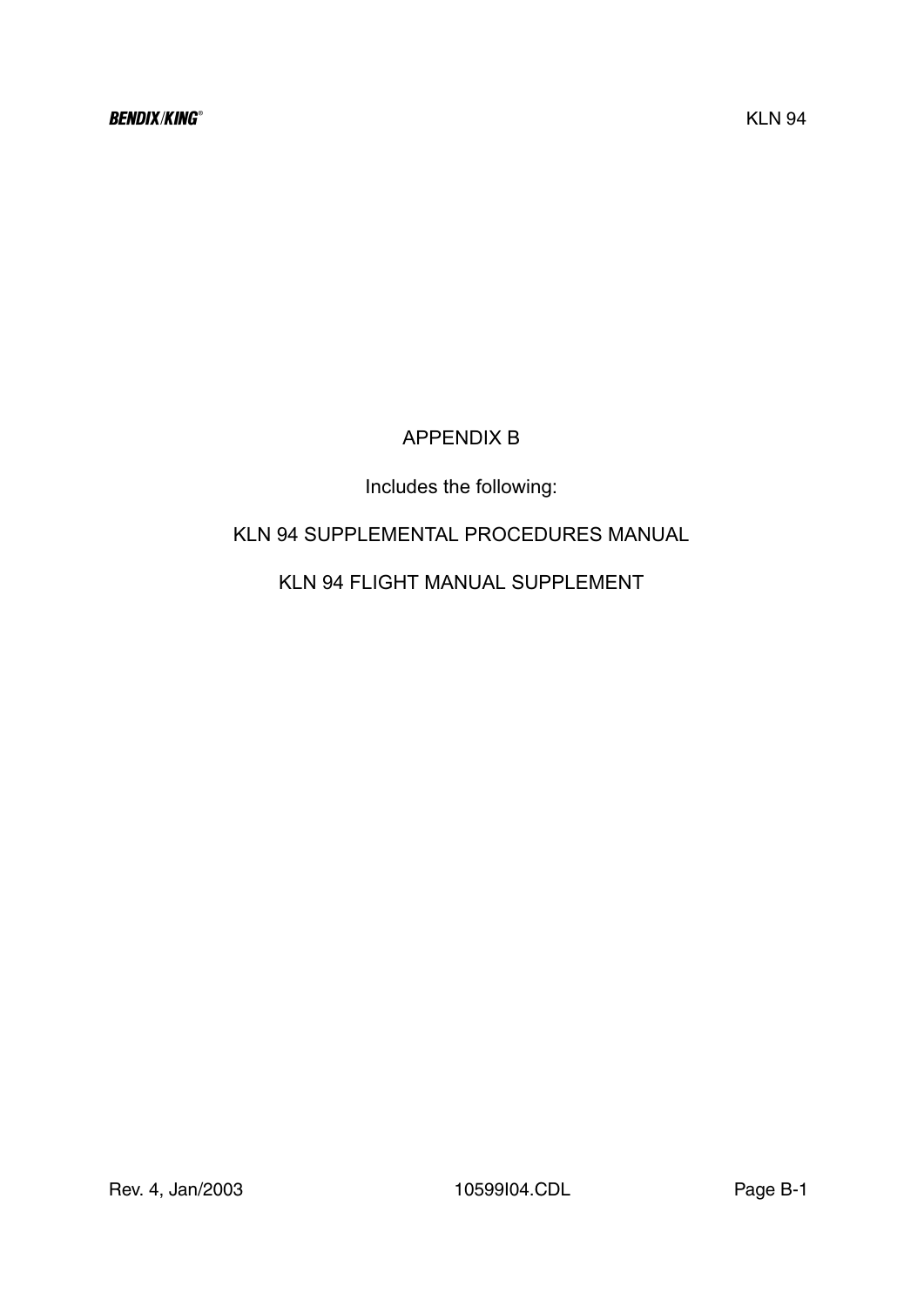# BENDIX/KING® FOR THE RESERVE OF THE RESERVE OF THE RESERVE OF THE RESERVE OF THE RESERVE OF THE RESERVE OF THE

#### FLIGHT MANUAL SUPPLEMENT PROCEDURE

For the installation of the KLN 94 GPS to be FAA approved for enroute and approach IFR operation, it is necessary for the installer to create a flight manual supplement that is unique for the installation and to submit that supplement to the FAA for approval.

Following, you will find a copy of the flight manual supplement created by Honeywell International, Inc. for the initial STC installation of the KLN 94 in Mooney model M20C. Use this supplement as a guide in creating the supplement for your installation (do not copy the 006- part number in the footer). If your installation is interfaced to the same equipment (i.e. switches, annunciators, RMI, autopilot, etc.) as the initial installation, copy the guide supplement in its entirety, changing only the installers name and address, aircraft make and model, approval authorization and section titles/numbers to suit your circumstances as detailed below. More likely, if your installation is not identical to the initial installation, it will be necessary for you to determine the differences and alter your supplement accordingly. Elements of the supplement which may need to be altered for your installation are as follows:

## 1. FORMAT

The format of the finished supplement should match, as closely as possible, the format of the aircraft's flight manual and/or pilot's operating handbook. Sizing of your manual to match the aircraft's flight manual is most easily accomplished by creating it first as an 8 1/2" X 11" (standard typewriter size paper) document and then reducing that on a reducing copier to the size required before submitting it to the FAA for approval. (Most small aircraft have flight manuals of 5 1/2" X 8 1/2" size. This size has a different height/width ratio than the 8 1/2" X 11" size; the width is narrower. The guide supplement is proportioned correctly for reduction to 5 1/2" X 8 1/2" size; copy its proportions if you are planning to reduce your supplement).

The headers and footers of the guide supplement may be rearranged to match the format of your aircraft's flight manual; however, most of the information shown is required on every page. The Honeywell part number should not appear in your supplement, but the footer should include the page number, in the format "PAGE OF ", and the words "FAA APPROVED" and a blank space for the date of the approval in place of the "ORIGINAL ISSUE" of the guide supplement. The aircraft for which the supplement applies should also be identified by manufacturer and model number as shown on the aircraft's serial data plate, i.e. Beech A36 or Piper PA-46-310P (not marketing name like Bonanza, Malibu, etc.).

Headers must identify the section of the supplement for that page. Additionally, we have found it useful to include identification of the system in the header for ease of pilot reference.

The section numbers and names in the guide supplement are typical of many aircraft; however, you should check the aircraft's flight manual and match those section numbers and names when organizing your supplement.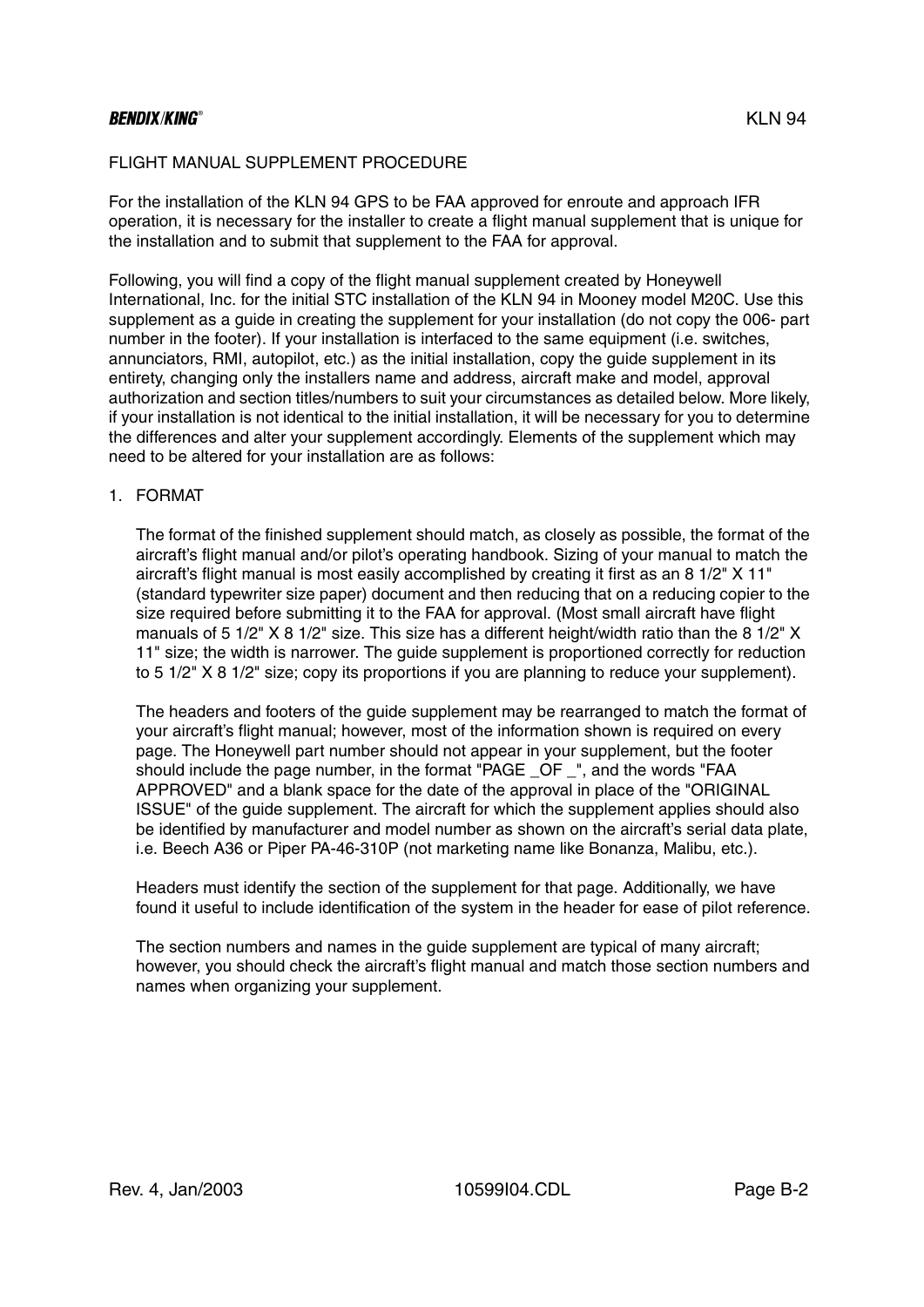# BENDIX/KING® FOR THE RESERVE OF THE RESERVE OF THE RESERVE OF THE RESERVE OF THE RESERVE OF THE RESERVE OF THE

## 2. COVER

The cover page for your supplement should essentially be identical to the guide supplement with the following exceptions:

- A. In the header, substitute the installers name and address (whoever is writing the flight manual supplement) in place of the name and address of Honeywell.
- B. Substitute the manufacturer's name and model number (as shown on the serial data plate) for your aircraft in place of the Mooney models listed.
- C. In the second line of text, where the sample supplement states "is installed in accordance with STC SA00244WI-D.", substitute "is installed in accordance with unit Installation Manual 006-\_\_\_\_\_\_\_\_\_\_\_\_\_\_, Rev.\_\_\_, and FAA Form 337 dated ." (Insert the part number and revision of the manual you have used).
- D. Remove "CHRIS DURKIN, DAS Coordinator, Honeywell International, Inc." and "DAS4CE" from below the FAA APPROVED line. (Your supplement will be approved by an FAA representative).
- E. Remove the footer on the cover page. (The footer on the guide supplement cover page is for Honeywell internal reference only).

#### 3. TABLE OF CONTENTS

If the section names and numbers of your aircraft's flight manual do not match those of the sample flight manual supplement, you should arrange your Table of Contents and your supplement in accordance with the format of your aircraft's flight manual.

#### 4. BODY OF TEXT

The body of text for all sections other than NORMAL PROCEDURES should be copied in its entirety. The text for the NORMAL PROCEDURES section may vary depending on the equipment interfaced with the KLN 94. Some of the annunciators, switches and/or controls described in paragraph B may differ slightly or may not be included as part of your installation. Should this be the case, you will need to alter the text of this paragraph and its subparagraphs to accurately describe the operation of the KLN 94 as it exists in your installation. Do not include descriptions of annunciators, switches or controls not present in your installation. Make sure that the nomenclature on the items you do use matches the description in your flight manual supplement.

This concludes the procedure for writing a KLN 94 GPS Aircraft Flight Manual Supplement. Reduce the pages as required to match the format of your aircraft's flight manual, and you are ready to submit the new document to your local FAA representative for approval.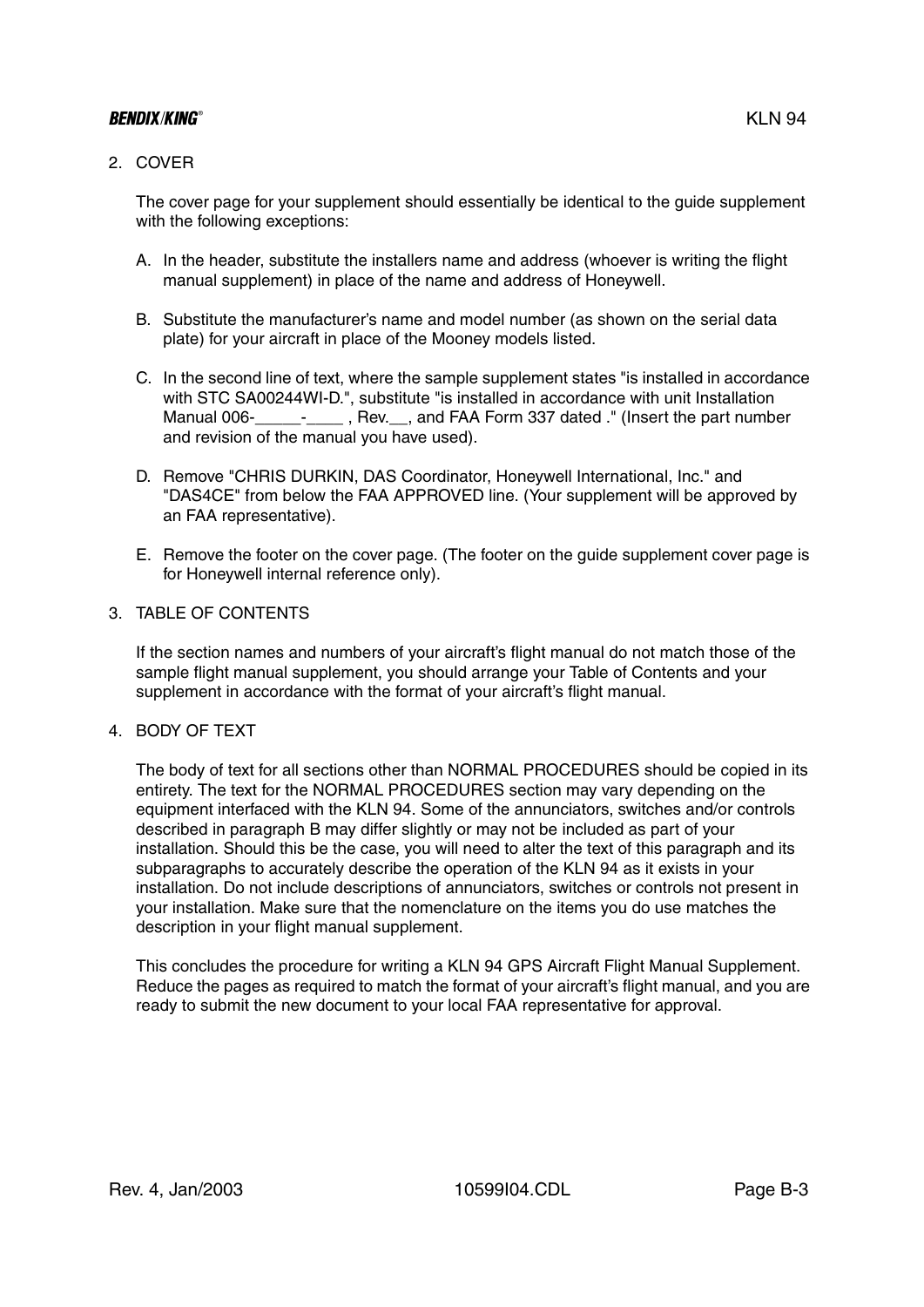THIS PAGE IS RESERVED.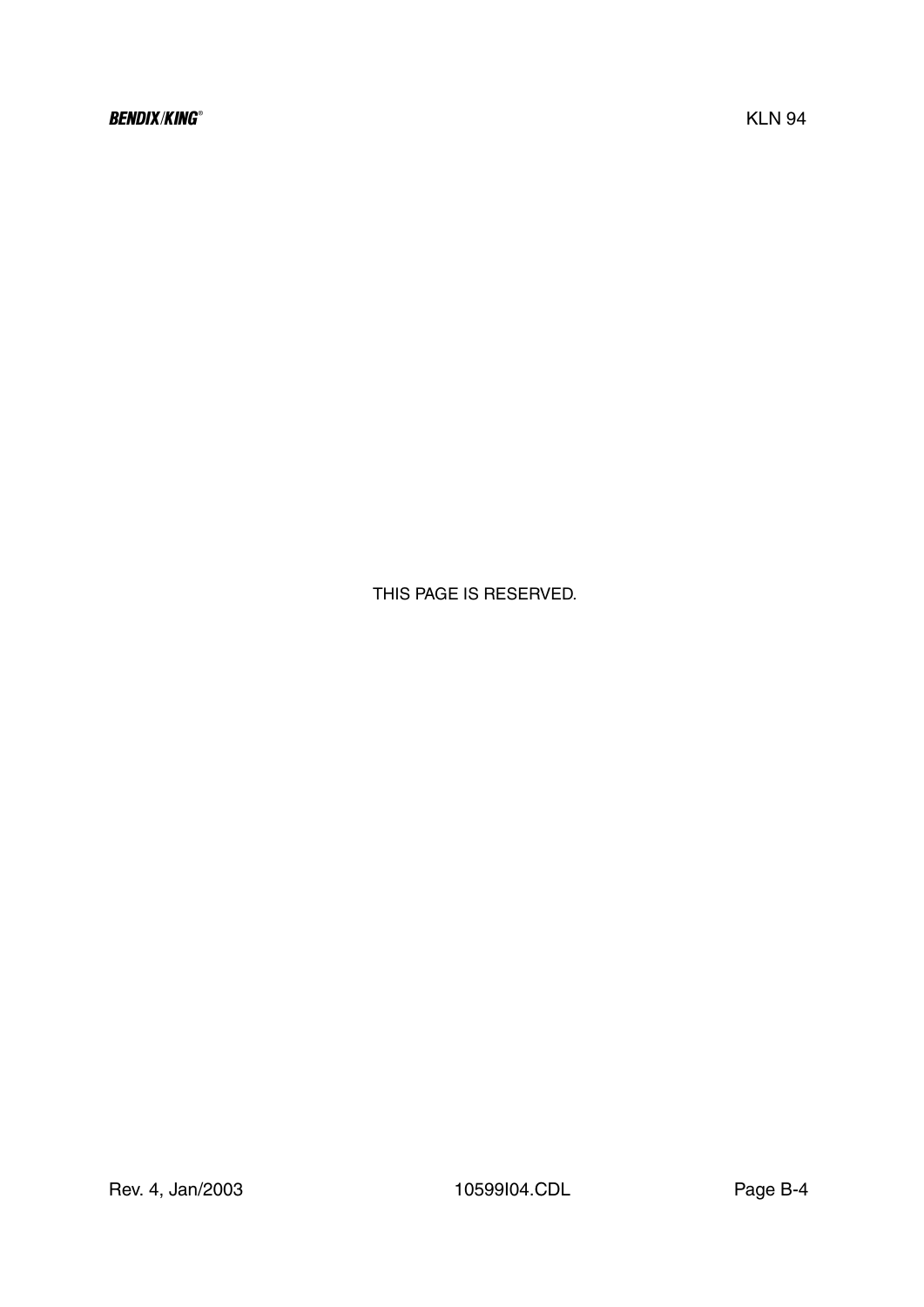**Olathe, Kansas** 

# **FAA APPROVED**

# **AIRPLANE FLIGHT MANUAL SUPPLEMENT**

# **FOR**

# BEECH MODELS 95-55, 95-A55, 95-B55, 95-B55A, 95-B55B, 95-C55, 95-C55A, D55, D55A, E55, E55A

# **WITH**

# **BENDIX/KING® KLN 94 NAVIGATION SYSTEM**

Reg. No. \_\_\_\_\_\_\_\_\_\_\_

Ser. No.

This supplement must be attached to the FAA Approved Airplane Flight Manual when the Bendix/King KLN 94 GPS is installed in accordance with STC SA00909WI-D. The information contained herein supplements or supersedes the basic manual only in those areas listed herein. For limitations, procedures, and performance information not contained in this supplement; consult the basic Airplane Flight Manual.

FAA APPROVED: Alleman

 $F\mathcal{O}^{\mathcal{R}}$ CHRIS DURKIN **DAS Coordinator** Honeywell International Inc. DAS-500863-CE

DATE:  $||-1|-2000$ 

FAA APPROVED: ORIGINAL ISSUE

006-00877-0000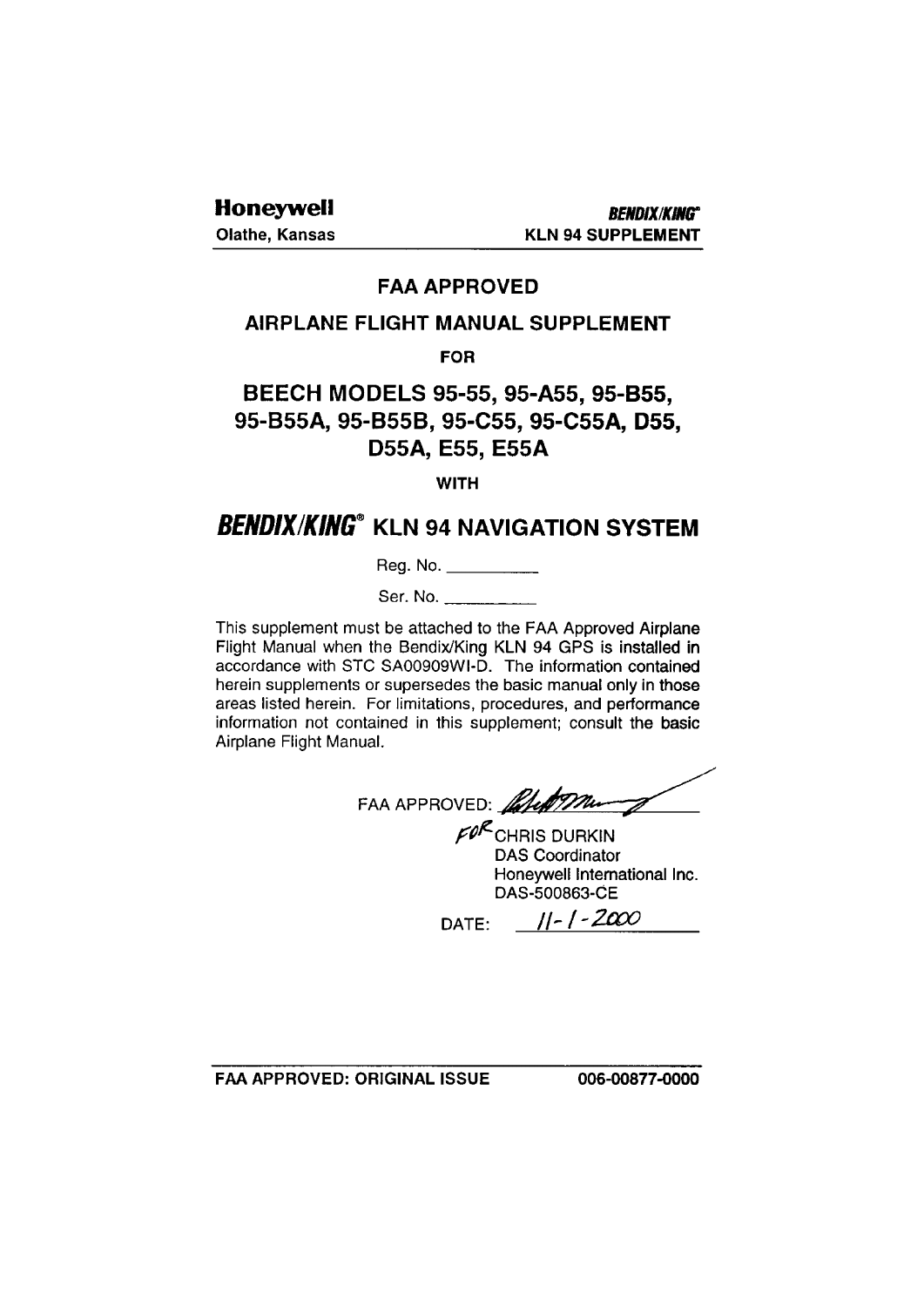# **BENDIX/KING® KLN 94 SUPPLEMENT**

# **LOG OF REVISIONS**

# **LOG OF REVISIONS**

| <b>REV</b>                   | PAGE(S) | <b>DESCRIPTION</b> | APPROVAL/DATE |
|------------------------------|---------|--------------------|---------------|
| $\qquad \qquad \blacksquare$ | All     | Original issue.    | See Cover.    |

**BEECH 55** FAA APPROVED: ORIGINAL ISSUE 006-00877-0000 **PAGE I**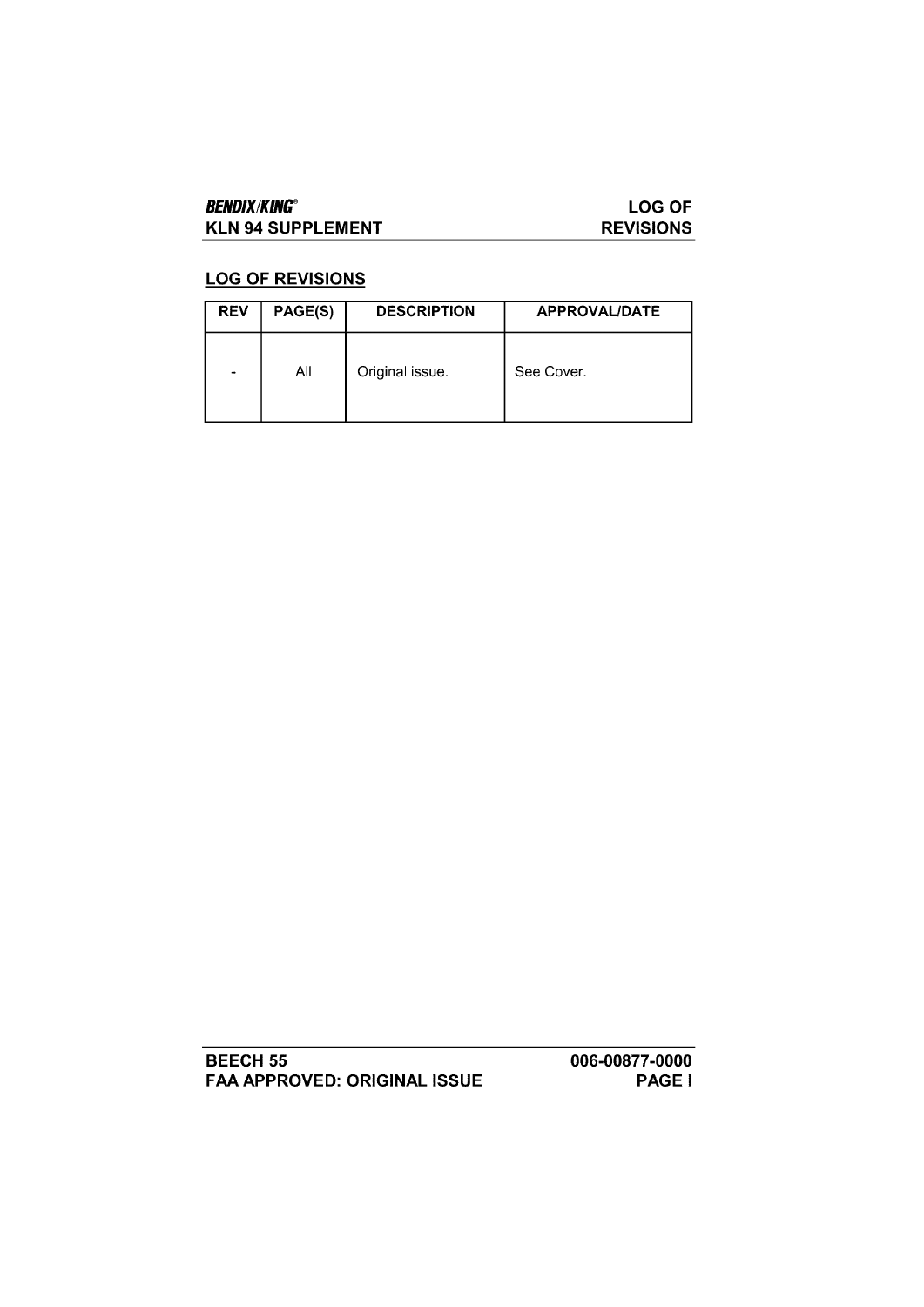## **TABLE OF CONTENTS**

| Section       | Page |
|---------------|------|
|               |      |
| II            |      |
| $\mathbf{  }$ |      |
| IV            |      |
| v             |      |

| <b>BEECH 55</b>                     |  |
|-------------------------------------|--|
| <b>FAA APPROVED: ORIGINAL ISSUE</b> |  |

006-00877-0000 PAGE i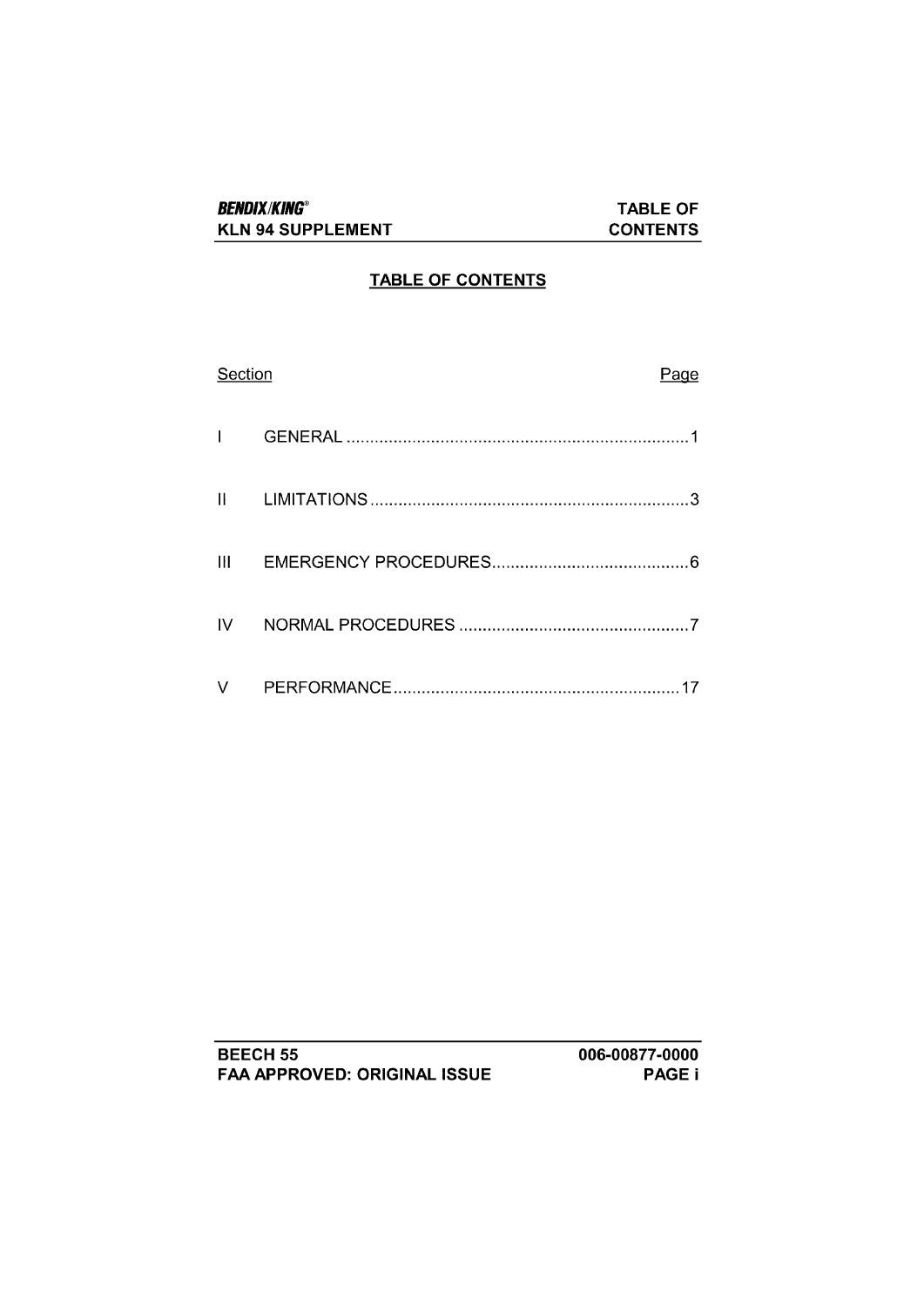## **SECTION I- GENERAL**

The KLN 94 GPS panel mounted unit contains the GPS sensor, the navigation computer, a Color LCD display, and all controls required to operate the unit. It also houses the data base card which plugs directly into the front of the unit.

The data base card is an electronic memory containing information on airports, navaids, intersections, DPs, STARs, instrument approaches, special use airspace, land data (roads, bodies of water, cities, obstacles, railroad tracks), and other items of value to the pilot.

Every 28 days, Bendix/King receives new aeronautical data base information from Jeppesen Sanderson for the North American data base region. (The land data is updated on a less frequent basis.) This information is processed and downloaded onto the data base cards. Bendix/King makes these data base card updates available to KLN 94 GPS users.

Provided the KLN 94 GPS navigation system is receiving adequate usable signals, it has been demonstrated capable of and has been shown to meet the accuracy specifications of:

VFR/IFR en route oceanic and remote, en route domestic, terminal, and instrument approach (GPS, Loran-C, VOR, VOR-DME, TACAN, NDB, NDB-DME, RNAV) operation within the U.S. National Airspace North Atlantic Minimum Navigation System, Performance Specifications (MNPS) Airspace and latitudes bounded by 74° North and 60° South using the WGS-84 (or NAD 83) coordinate reference datum in accordance with the criteria of AC 20-138, AC 91-49, and AC Navigation data is based upon use of only the global  $120 - 33$ . positioning system (GPS) operated by the United States.

**BEECH 55 FAA APPROVED: ORIGINAL ISSUE**  006-00877-0000 **PAGE 1 OF 17**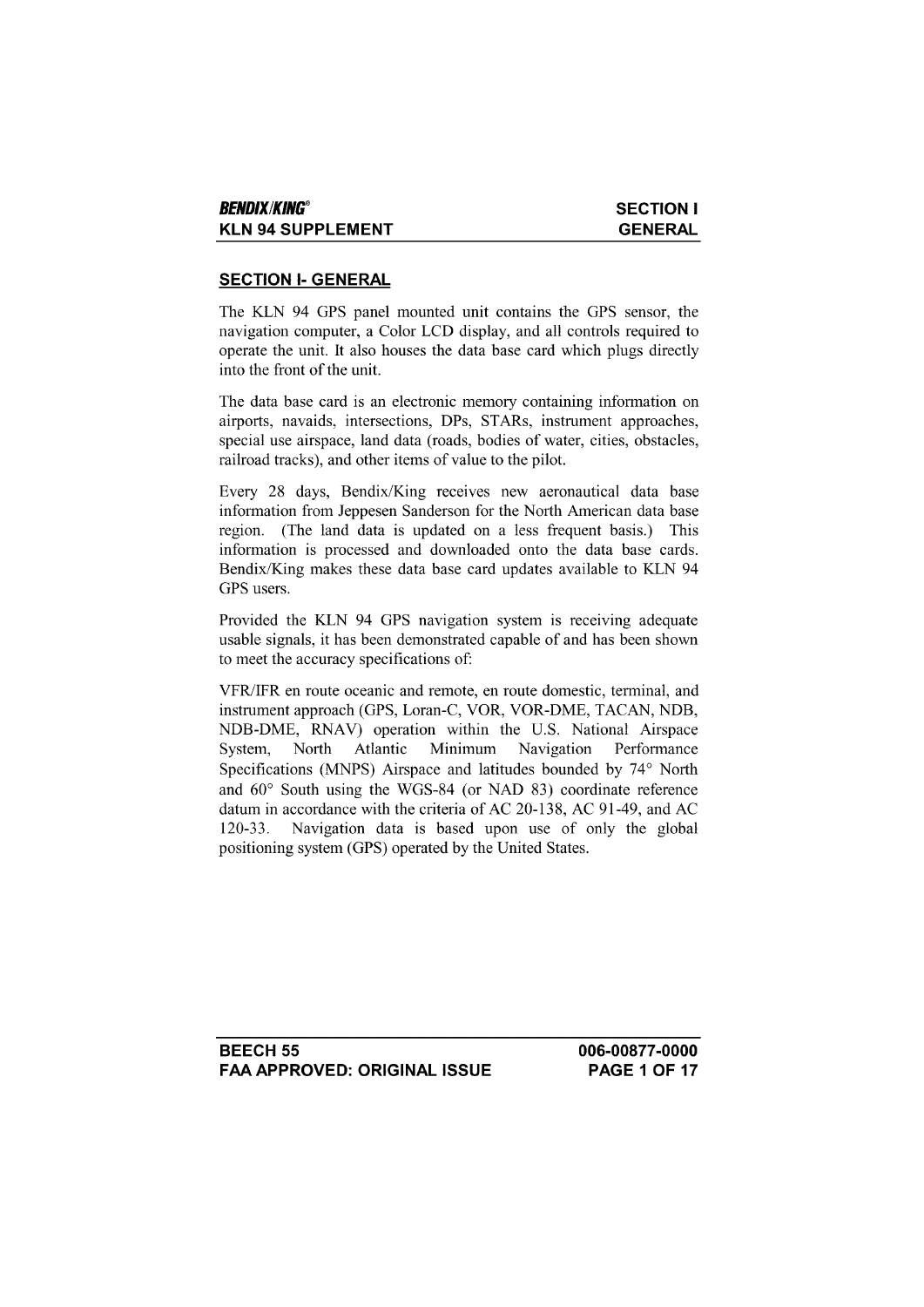**NOTE:** Aircraft using GPS for oceanic IFR operations may use the KLN 94 to replace one of the other approved means of long-range navigation. A single KLN 94 GPS installation may also be used on short oceanic routes which require only one means of long-range navigation.

**SECTION I** 

**GENERAL** 

- **NOTE:** The KLN 94 is qualified for BRNAV (Basic Area Navigation) operation in. the European region in accordance with the criteria of AC 90-96. (Reference ICAO Doc 7030 Regional supplementary Procedures, **JAA** Technical Guidance Leaflet AUJ20X2 and Eurocontrol RNAV Standard Doc 003-93 Area Navigation Equipment Operational Requirements and Functional Requirements (RNAV).)
- **NOTE:** FAA approval of the KLN 94 does not necessarily constitute approval for use in foreign airspace.

006-00877-0000 **PAGE 2 OF 17**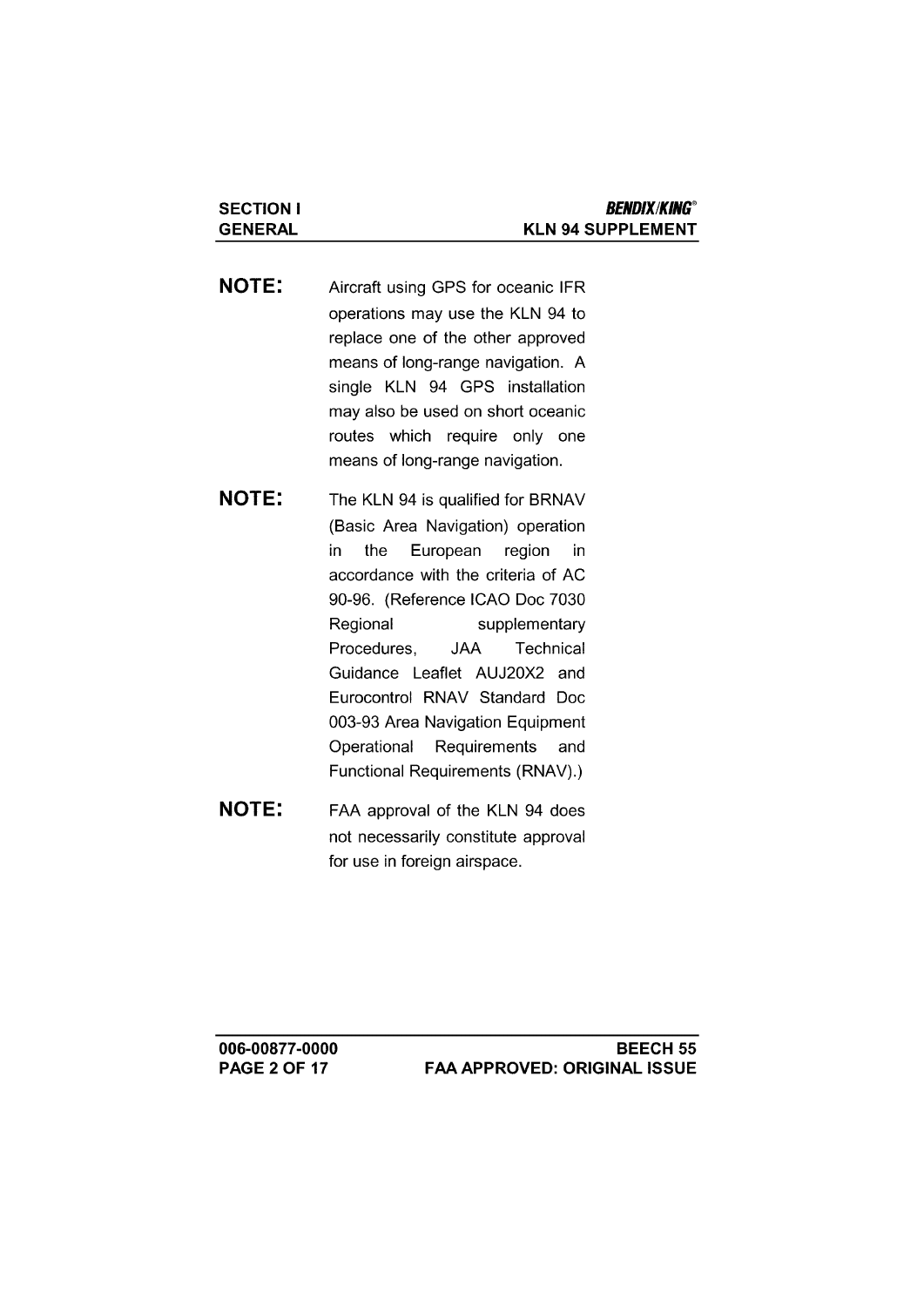#### **SECTION II - LIMITATIONS**

- The KLN 94 GPS Pilot's Guide, P/N 006-18207-0000, dated  $\mathbf{A}$ . September, 2000 (or later applicable revision) must be immediately available to the flight crew whenever navigation is predicated on the use of the system. The Operational Revision Status (ORS) of the Pilot's Guide must match the ORS level annunciated on the Self Test page.
- **B.** Navigation is prohibited within 60 n.m. of the north and south poles (i.e. at greater than 89° north and south latitudes).
- $C_{\cdot}$ IFR Navigation is restricted as follows:
	- $\mathbf{1}$ . The system must utilize ORS level 01 or later FAA approved revision.
	- $\overline{2}$ . The data on the self test page must be verified prior to use.
	- $3.$ IFR en route and terminal navigation is prohibited unless the pilot verifies the currency of the aeronautical data base or verifies each selected waypoint for accuracy by reference to current approved data.
	- $\overline{4}$ . Instrument approaches must be accomplished in accordance with approved instrument approach procedures that are retrieved from the KLN 94 data base. The KLN 94 aeronautical data base must incorporate the current update cycle.
		- The KLN 94 Quick Reference, P/N 006-18228-0000,  $(a)$ Rev. 1 dated 8/2000 (or later applicable revision) must be immediately available to the flight crew during instrument approach operations.
		- Instrument approaches must be conducted in the  $(b)$ approach mode and RAIM must be available at the Final Approach Fix.
		- APR ACTV mode must be annunciated at the Final  $(c)$ Approach Fix.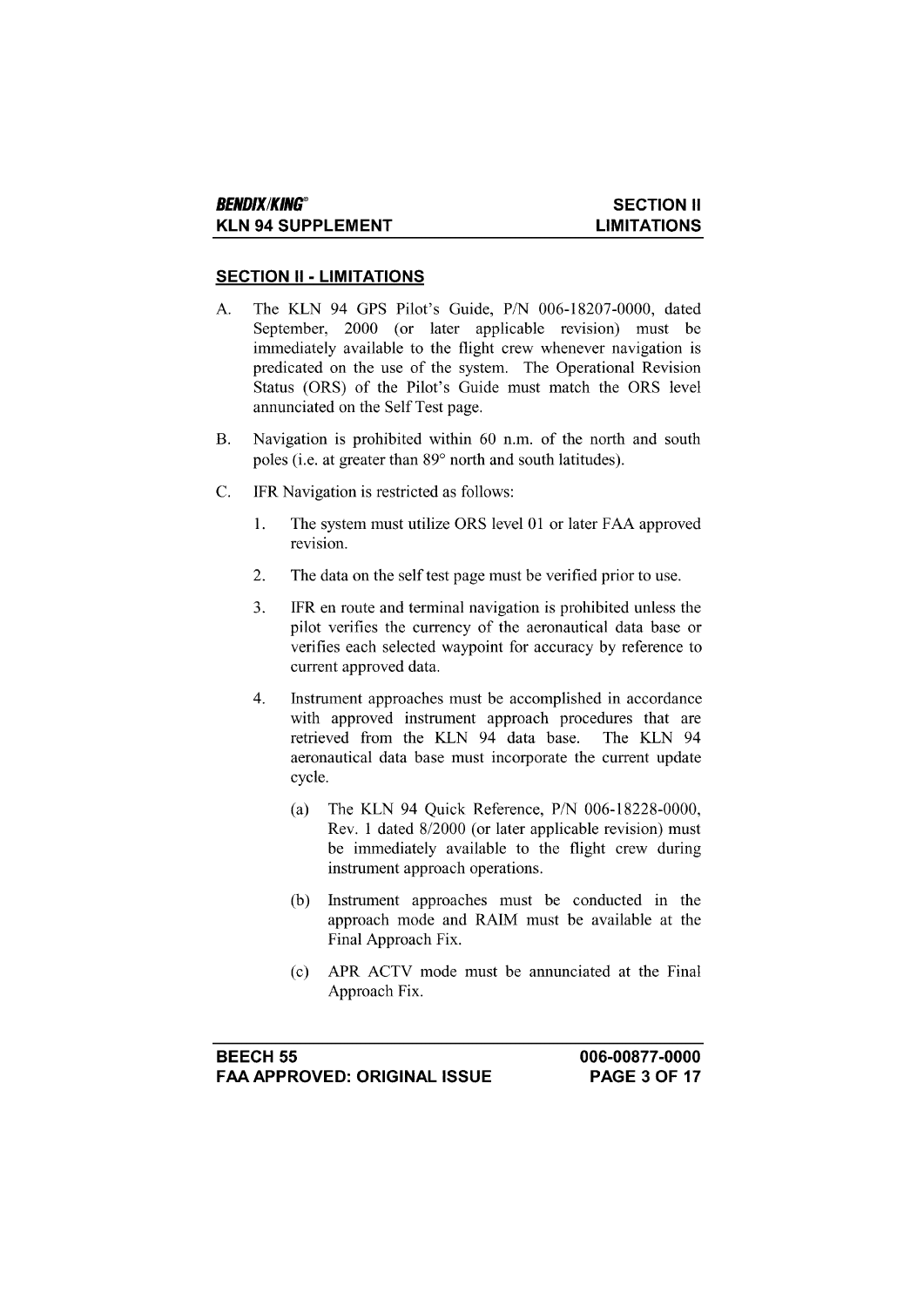- (d) Accomplishment of ILS, LOC, LOC-BC, LDA, SDF, and MLS approaches are not authorized.
- When an alternate airport is required by the applicable  $(e)$ operating rules, it must be served by an approach based on other than GPS or Loran-C navigation.
- The KLN 94 can only be used for approach guidance if  $(f)$ the reference coordinate datum system for the instrument approach is WGS-84 or NAD-83. (All approaches in the KLN 94 data base use the WGS-84 or the NAD-83 geodetic datums.)
- 5. For BRNAV operations in the European region:
	- With 23 (24 if the altitude input to the KLN 94 is not  $(a)$ available) or more satellites projected to be operational for the flight, the aircraft can depart without further action.
	- (b) With 22 (23 if the altitude input to the KLN 94 is not available) or fewer satellites projected to be operational for the flight, the availability of the GPS integrity (RAIM) should be confirmed for the intended flight (route and time). This should be obtained from a prediction program run outside the aircraft. The prediction program must comply with the criteria of appendix 1 of AC90-96. In the event of a predicted continuous loss of RAIM of more than 5 minutes for any part of the intended flight, the flight should be delayed, cancelled, or rerouted on a track where RAIM requirements can be met.
- **NOTE:** Honeywell's Preflight, Version 2.0 or later computer based prediction program may be used for the RAIM prediction. Alternate methods should be submitted for approval in

006-00877-0000 **PAGE 4 OF 17**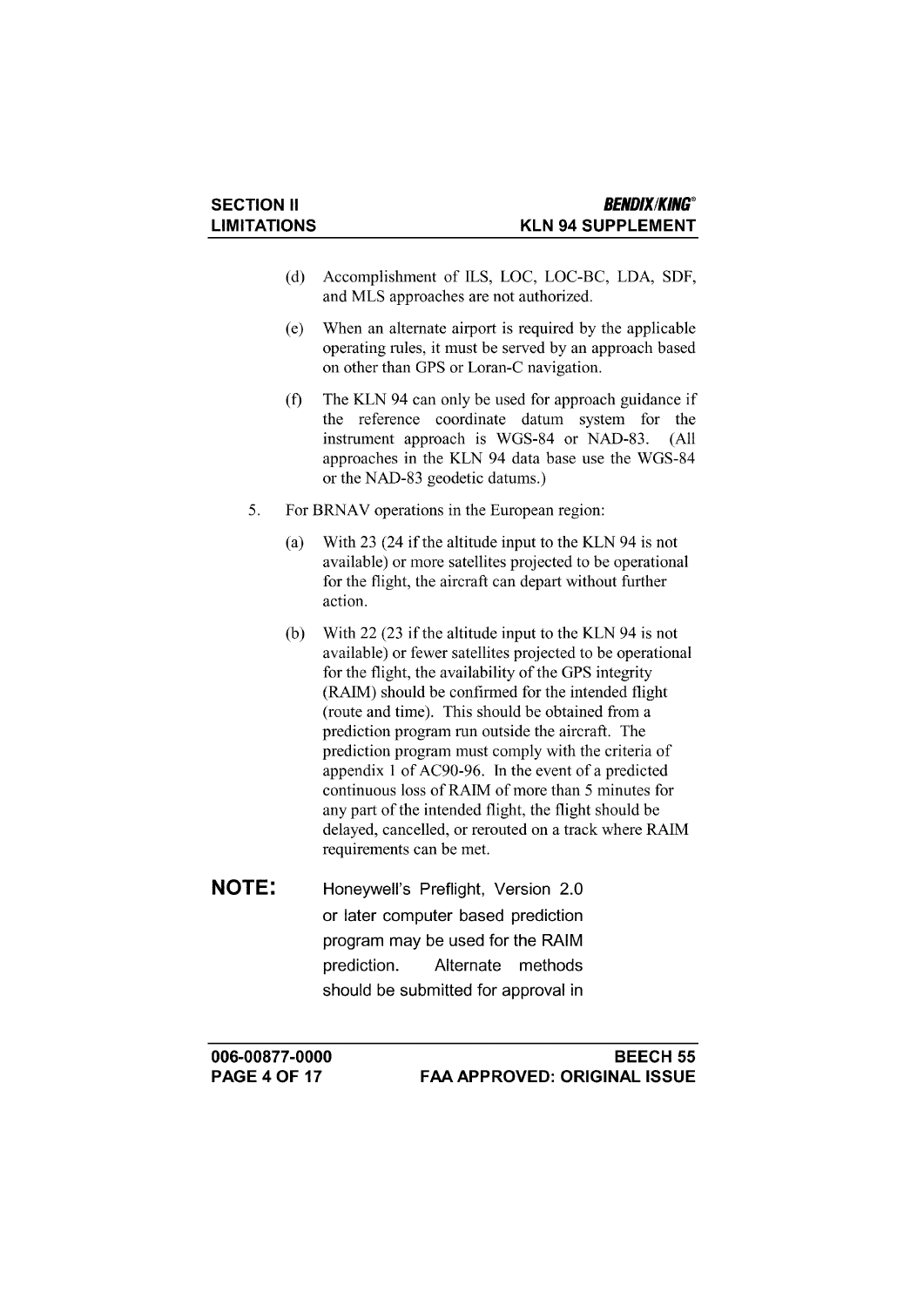accordance with Advisory Circular AC90-96.

6. The aircraft must have other approved navigation equipment appropriate to the route of flight installed and operational.

**BEECH 55 FAA APPROVED: ORIGINAL ISSUE**  006-00877-0000 **PAGE 5 OF 17**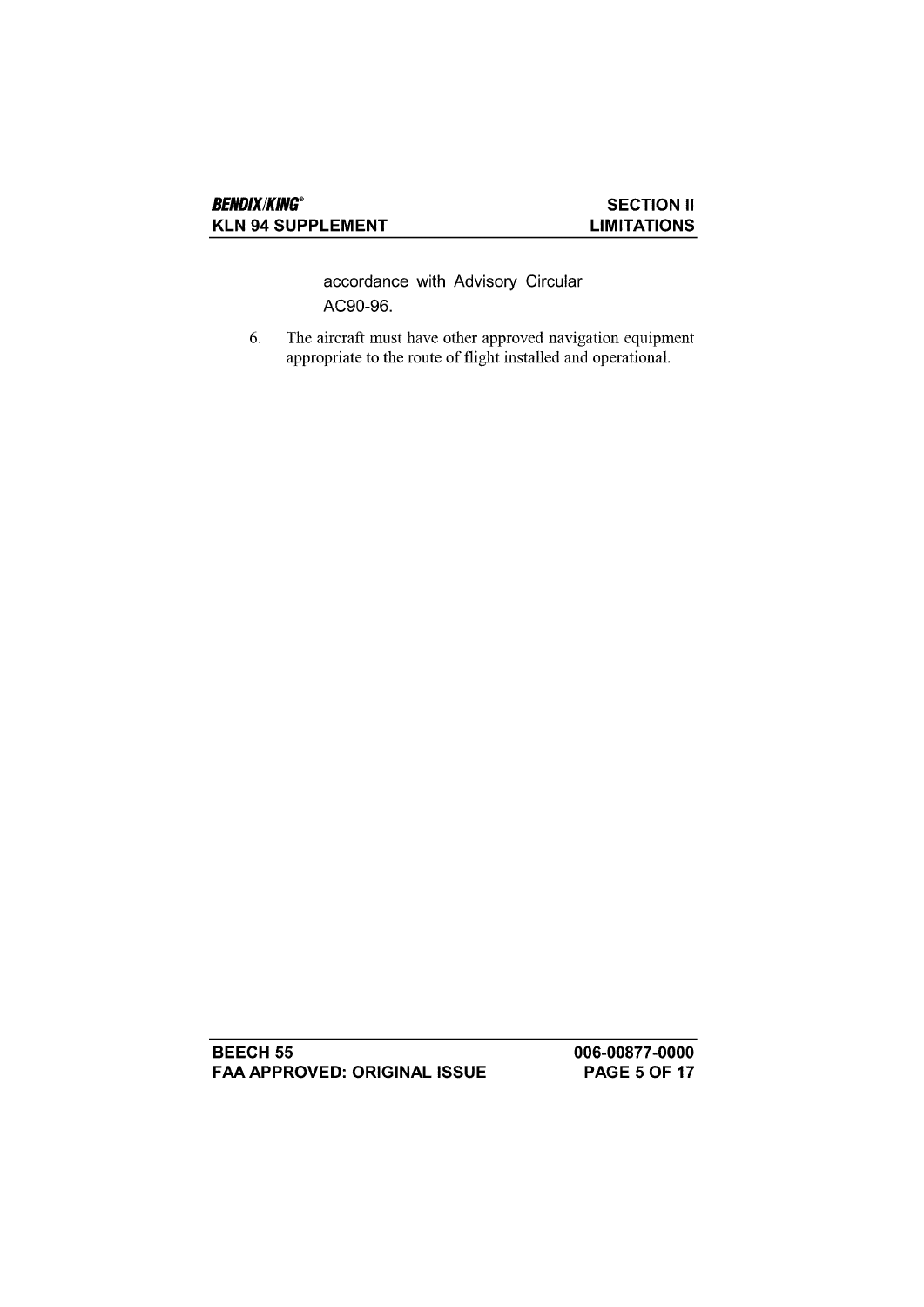## **SECTION III - EMERGENCY PROCEDURES**

- If the KLN 94 GPS information is not available or invalid, utilize A. remaining operational navigation equipment as required.
- If a "RAIM NOT AVAILABLE" message is displayed while **B.** conducting an instrument approach, terminate the approach. Execute a missed approach if required.
- $C.$ If a "RAIM NOT AVAILABLE" message is displayed in the en route or terminal phase of flight, continue to navigate using the KLN 94 or revert to an alternate means of navigation appropriate to the route and phase of flight. When continuing to use GPS navigation, position must be verified every 15 minutes using another IFR approved navigation system.
- Refer to the KLN 94 Pilot's Guide, Appendices B and C, for D. appropriate pilot actions to be accomplished in response to annunciated messages.

006-00877-0000 **PAGE 6 OF 17**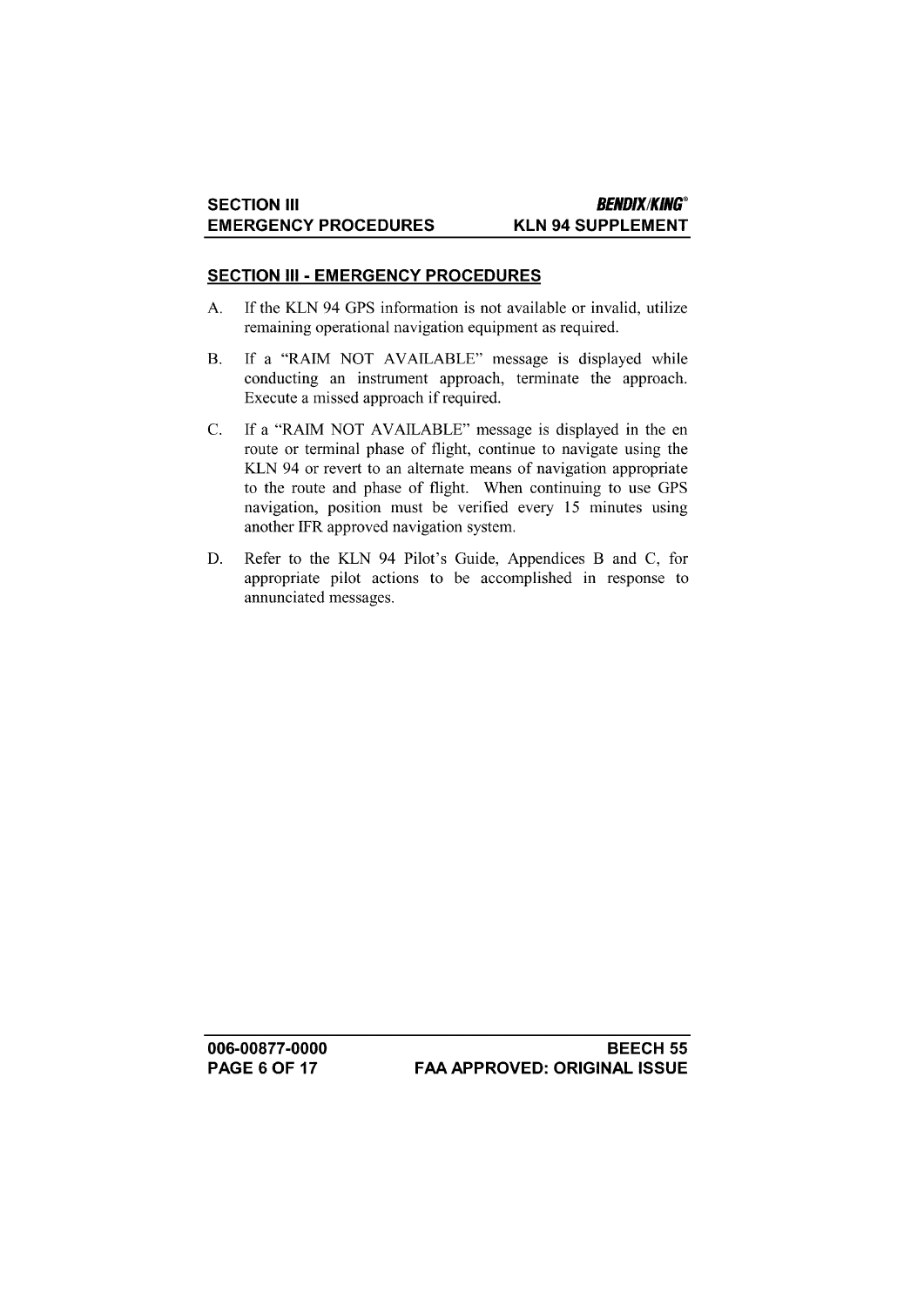#### **SECTION IV NORMAL PROCEDURES**

#### **SECTION IV - NORMAL PROCEDURES**

A. **OPERATION** 

> Normal operating procedures are outlined in the KLN 94 GPS Pilot's Guide, P/N 006-18207-0000, dated September, 2000 (or later applicable revision). A KLN 94 Quick Reference, P/N 006-18228-0000 Rev. 1 dated 8/2000 (or later applicable revision) containing an approach sequence, operating tips and approach related messages is intended for cockpit use by the pilot familiar with KLN 94 operations when conducting instrument approaches.

#### SYSTEM ANNUNCIATORS/SWITCHES/CONTROLS **B.**

- $\mathbf{1}$ . HSI NAV presentation (NAV/GPS) switch annunciator -May be used to select data for presentation on the pilot's HSI; either NAV data from the number one navigation receiver or GPS data from the KLN 94 GPS. Presentation on the HSI is also required for autopilot coupling.
- 2. Message (MSG) annunciator - Will flash (along with a large "M" on the right side of the KLN 94 screen) to alert the pilot of a situation that requires attention. Press the MSG button on the KLN 94 GPS to view the message. If a message condition exists which requires a specific action by the pilot. the message annunciator will remain on but will not flash. (Appendix B of the KLN 94 Pilot's Guide contains a list of all of the message page messages and their meanings).

**BEECH 55 FAA APPROVED: ORIGINAL ISSUE**  006-00877-0000 **PAGE 7 OF 17**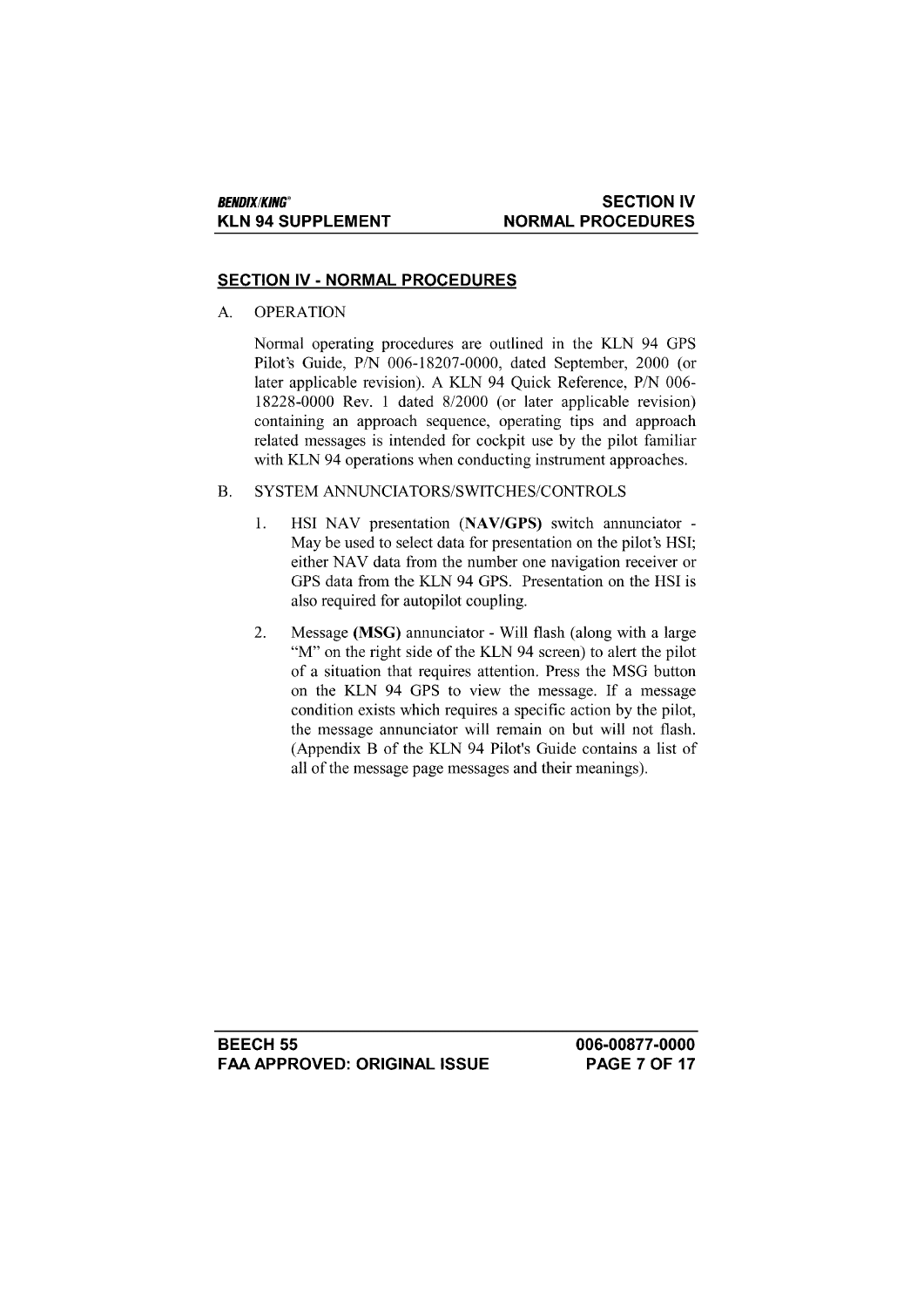- Waypoint (WPT) annunciator Prior to reaching a waypoint  $3.$ in the active flight plan, the KLN 94 GPS will provide navigation along a curved path segment to ensure a smooth transition between two adjacent legs in the flight plan. This feature is called turn anticipation. Approximately 20 seconds prior to the beginning of turn anticipation the WPT annunciator (along with a large "WPT" on the right side of the KLN 94 screen) will flash, going solid upon initialization of the turn, and extinguishing upon turn completion...
- *WARNING:* Turn anticipation is automatically disabled for FAF waypoints and those used exclusively in PD/STARS where overflight is reauired. For waypoints shared between PD/STARS and published en route segments (requiring overflight in the PD/STARS), proper selection on the page is presented waypoint necessary to provide adequate route protection on the **PD/STARS.** 
	- HSI course control ( | ) knob Provides analog course  $\overline{4}$ . input to the KLN 94 in OBS when the NAV/GPS switch/annunciator is in GPS. When the NAV/GPS switch annunciation is in NAV, GPS course selection in OBS mode is digital through the use of the controls and display at the KLN 94. The HSI course control knob must also be set to provide proper course datum to the autopilot if coupled to the KLN 94 in LEG or OBS.

006-00877-0000 **PAGE 8 OF 17**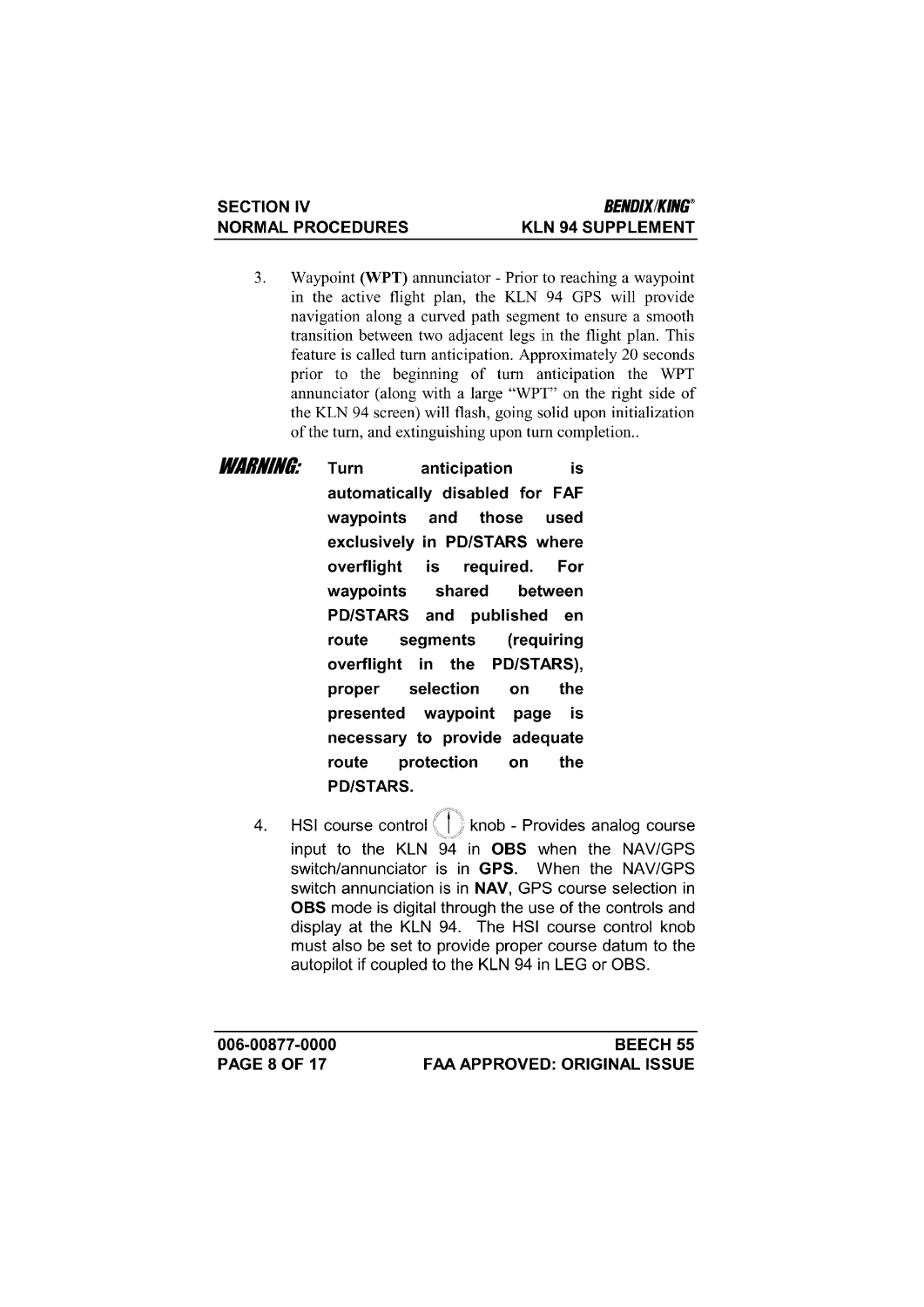- **NOTE:** Manual HSI course centering in **OBS** using the control knob can be difficult. especially at lona distances. Centering the D-bar be accomplished by can best  $\rightarrow$ pressing and then manually setting the HSI pointer to the course value prescribed in the KLN 94 displayed message
	- 5.  $(GPS)$ **GPS** remote approach **APR ARM/ACTV)** switch/annunciator - Used to manually select or deselect approach ARM (or deselect approach ACTV). The remote switch annunciator also annunciates the stage of approach operation; either armed (ARM) or activated (ACTV). Sequential button pushes if in ACTV would first result in approach ARM and then approach arm canceled. Subsequent button pushes will cycle between the armed state (if an approach is in the flight plan) and approach arm canceled. Approach ACTV cannot be selected manually.
- $\overline{C}$ . PILOT'S DISPLAY

Left/right steering information is presented on the pilot's HSI as a function of the NAV/GPS switch position.

AUTOPILOT COUPLED OPERATION D.

> The KLN 94 may be coupled to the autopilot by first selecting GPS on the NAV/GPS switch. Manual selection of the desired track on the pilot's HSI course pointer is required to provide course datum to the autopilot. (Frequent manual course pointer changes may be necessary, such as in the case of flying a DME arc.) The autopilot approach mode (APR) should be used when conducting a coupled GPS approach.

006-00877-0000 **PAGE 9 OF 17**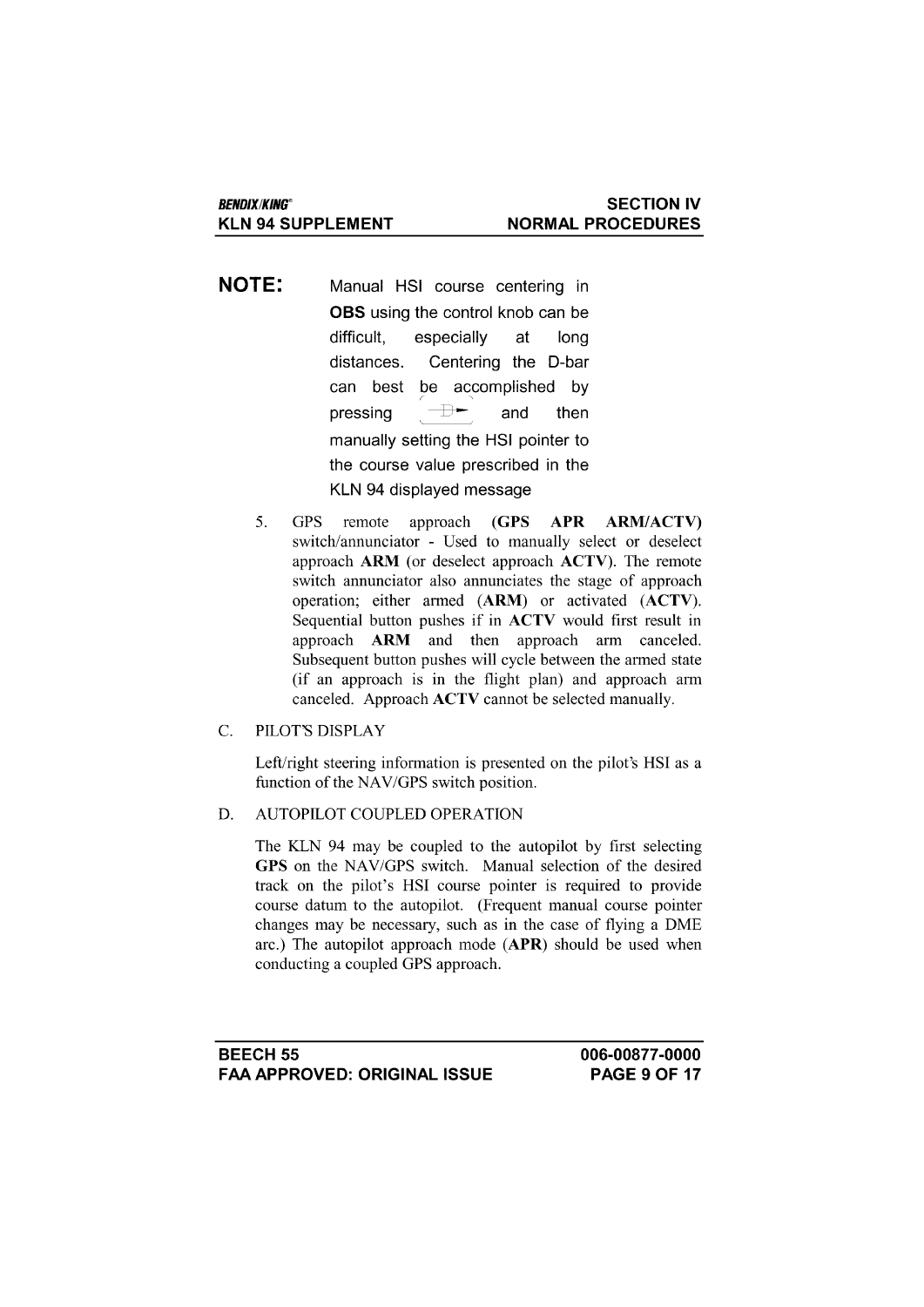- **NOTE:** NAV or APR coupled DME arc intercepts can result in excessive overshoots (aggravated by high ground speeds and/or intercepts from inside the arc).
- APPROACH MODE SEQUENCING AND RAIM PREDICTION  $E.$
- **WARNING:** Familiarity with the en route operation of the KLN 94 does not constitute proficiency in approach operations. Do not attempt approach operations in **IMC** prior to attaining proficiency in the use of the KLN 94.
- **NOTE:** The special use airspace alert will automatically be disabled prior to flying an instrument approach to reduce the potential for message congestion.
	- $1.$ Prior to arrival, select a STAR if appropriate from the APT 7 page. Select an approach and an initial approach fix (IAF) from the APT 8 page. The most efficient means of getting to these pages is initiated by pressing the **PROC** button on the **KLN 94.** 
		- Press PROC button.  $\mathbf{a}$ .
		- Select Approach, Arrival, or Departure.  $\mathbf b$ .
		- Select the Airport from the list or enter the desired  $\mathbf{c}$ . Airport identifier.

006-00877-0000 **PAGE 10 OF 17**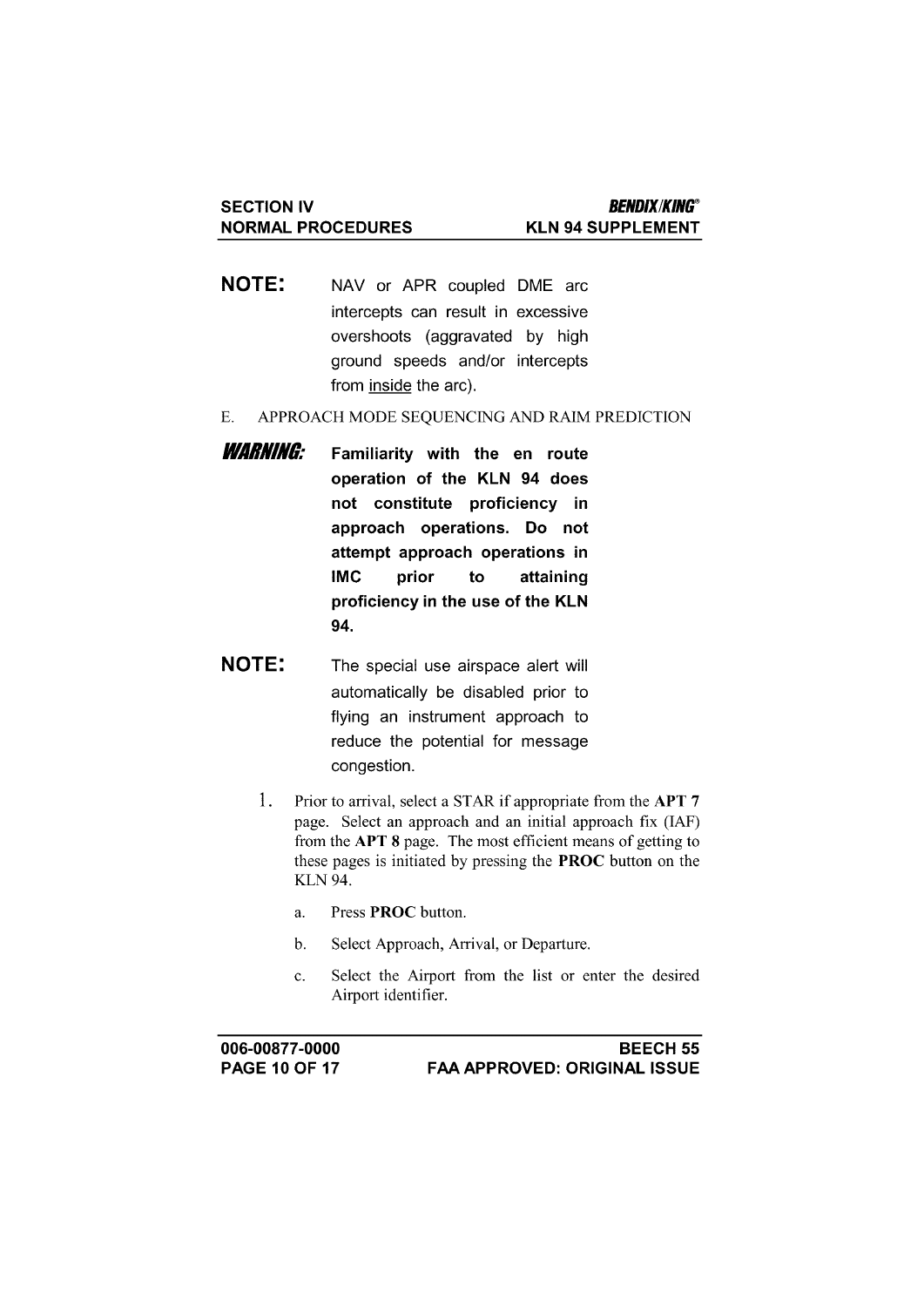- The APT 7 or APT 8 page will be displayed as  $\mathbf{d}$ . appropriate.
- **NOTE:** To delete or replace a DP, STAR or approach, select FPL 0 page. Place the cursor over the name of the procedure, press ENT to change it, or CLR then ENT to delete it.
	- 2. En route, check for RAIM availability at the destination airport ETA on the AUX 3 page.
- **NOTE:** RAIM must be available at the FAF in order to fly an instrument approach. Be prepared to terminate the approach upon loss of RAIM.
	- At or within 30 nm from the airport: 3.
		- Verify automatic annunciation of APR ARM. a.
		- $<sub>b</sub>$ </sub> Note automatic d-bar scaling change from  $\pm$  5.0nm to  $\pm$ 1.0 nm over the next 30 seconds.
		- $\mathbf{c}$ . Update the KLN 94 altimeter baro setting as required.
		- Internally the KLN 94 will transition from en route to d. terminal integrity monitoring.
	- $\overline{4}$ . Select NAV 4 page to fly the approach procedure.
		- a. If there is a need to fly a procedure turn or holding pattern, fly in OBS until inbound to the FAF.

**BEECH 55 FAA APPROVED: ORIGINAL ISSUE**  006-00877-0000 **PAGE 11 OF 17**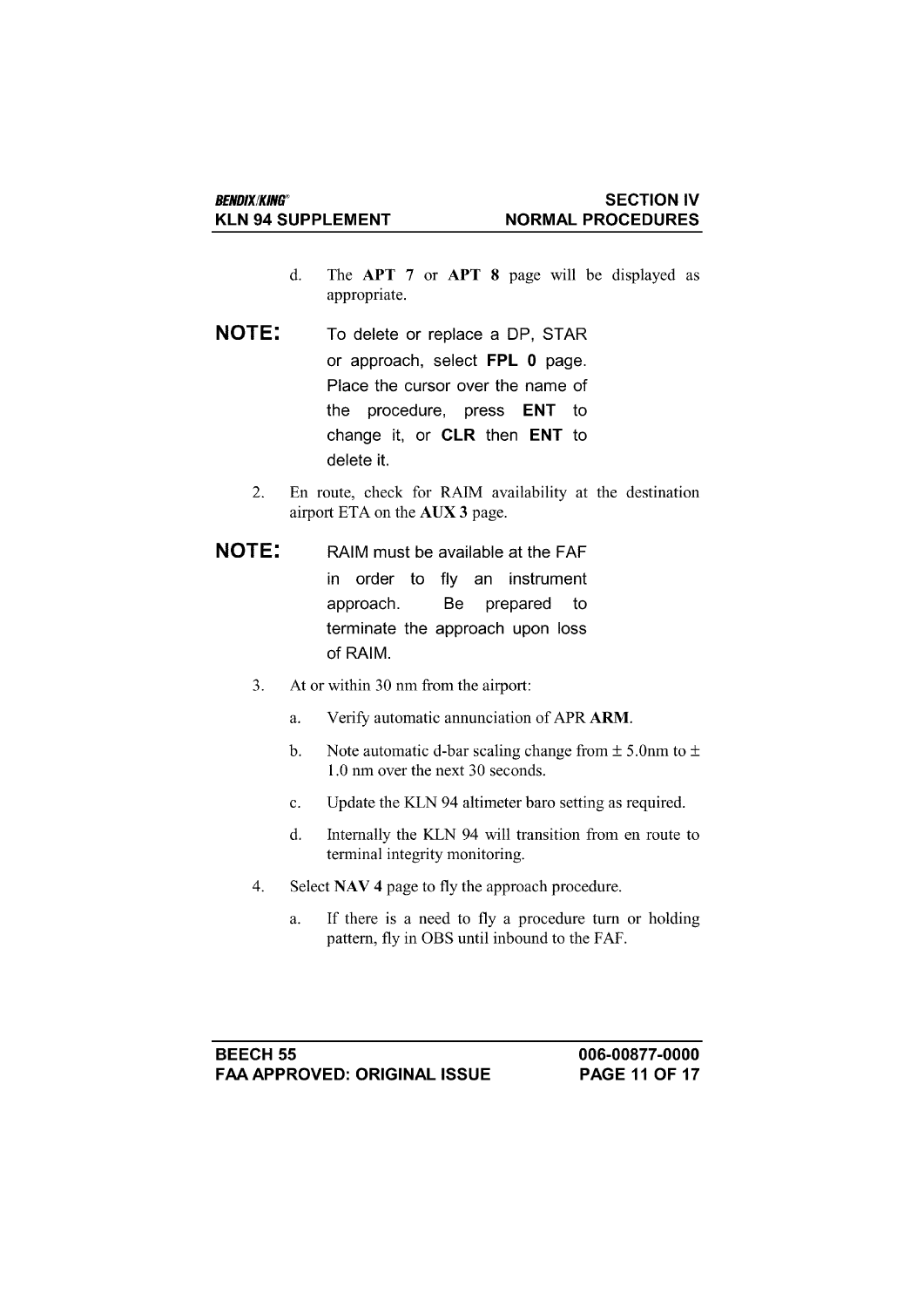- **NOTE:** OBS navigation is TO-FROM (like a VOR) without waypoint sequencing.
	- If receiving radar vectors, choose VECTORS as the  $\mathbf{b}$ . IAF, activate vectors when the first vector for the approach is received, and leave the unit in LEG mode.
	- NoPT routes including DME arc's are flown in LEG.  $c.$ LEG is mandatory from the FAF to the MAP.
- **NOTE:** NAV or APR coupled DME arc intercepts can result in excessive overshoots (aggravated by high ground speeds and/or intercepts from inside the arc).
- **WARNING:** Flying final outbound from an off-airport vortac on an overlay approach; beware of the DME distance increasing on final **GPS** approach. and the distance-to-waypoint decreasing, and not matching the numbers on the approach plate.
	- 5. At or before 2 nm from the FAF inbound:
		- Select the FAF as the active waypoint, if not a. accomplished already.
		- $\mathbf{b}$ . Select LEG operation.

006-00877-0000 **PAGE 12 OF 17**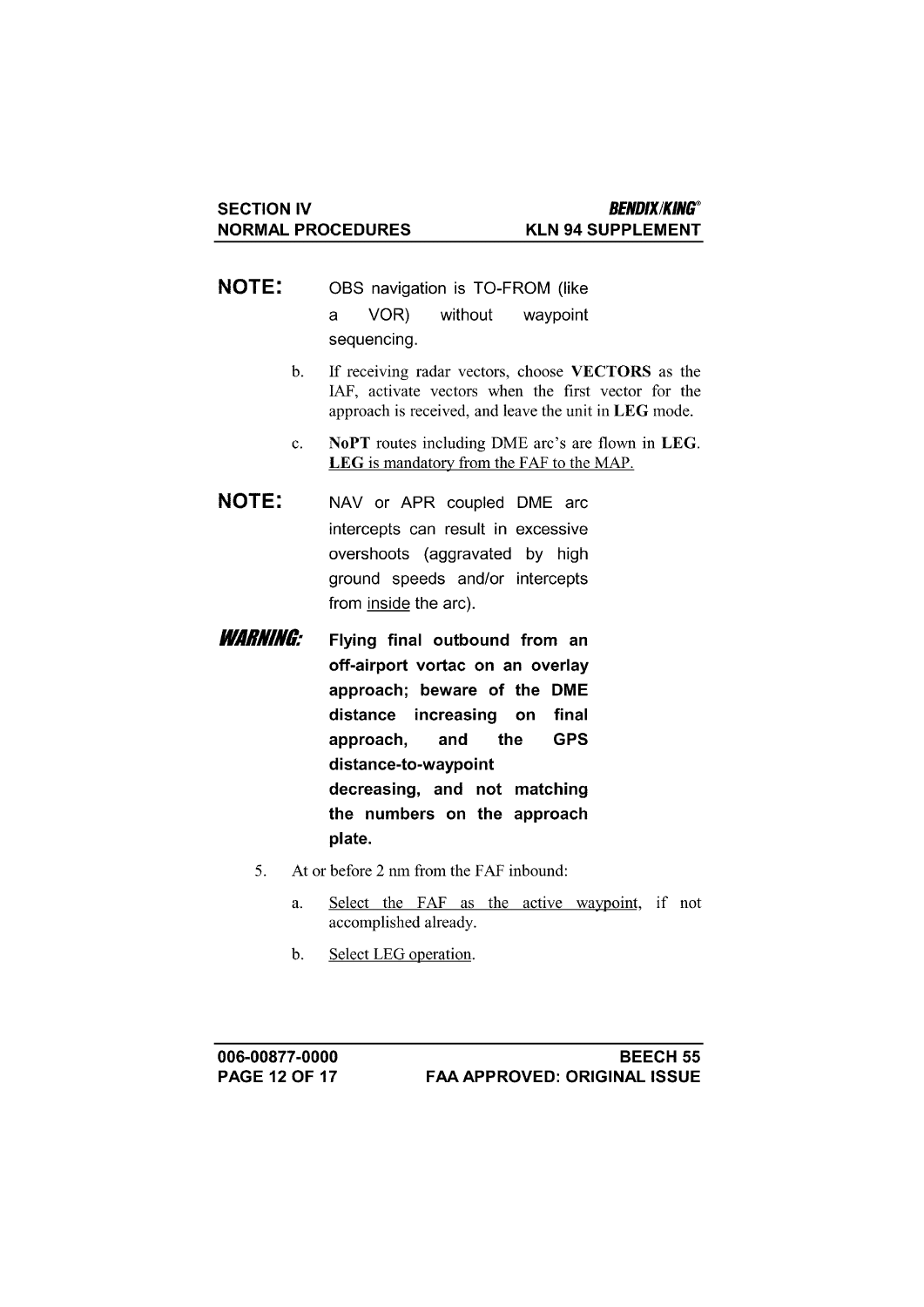- Approaching the FAF inbound (within 2 nm.): 6.
	- Verify APR ACTV. a.
	- Note automatic dbar scaling change from  $\pm$  1.0 nm to  $\pm$  $<sub>b</sub>$ .</sub> 0.3 nm over the 2 nm inbound to the FAF.
	- Internally the KLN 94 will transition from terminal to  $\mathbf{c}$ . approach integrity monitoring.
- 7. Crossing the FAF and APR ACTV is not annunciated:
	- Do not descend. a.
	- Execute the missed approach.  $\mathbf b$ .
- 8. Missed Approach:
	- Climb a.
	- $\mathbf{b}$ . Navigate to the MAP (in APR ARM if APR ACTV is not available).

#### **NOTE:** There is no automatic **LEG** sequencing at the MAP.

After climbing in accordance with the published  $\mathbf{c}$ . missed approach procedure, press  $|\rightarrow \rightarrow$ , verify or change the desired holding fix and press ENT.

## **GENERAL NOTES**

- The aeronautical data base must be up to date for instrument approach operation.
- Only one approach can be in the flight plan at a time.

**BEECH 55 FAA APPROVED: ORIGINAL ISSUE**  006-00877-0000 **PAGE 13 OF 17**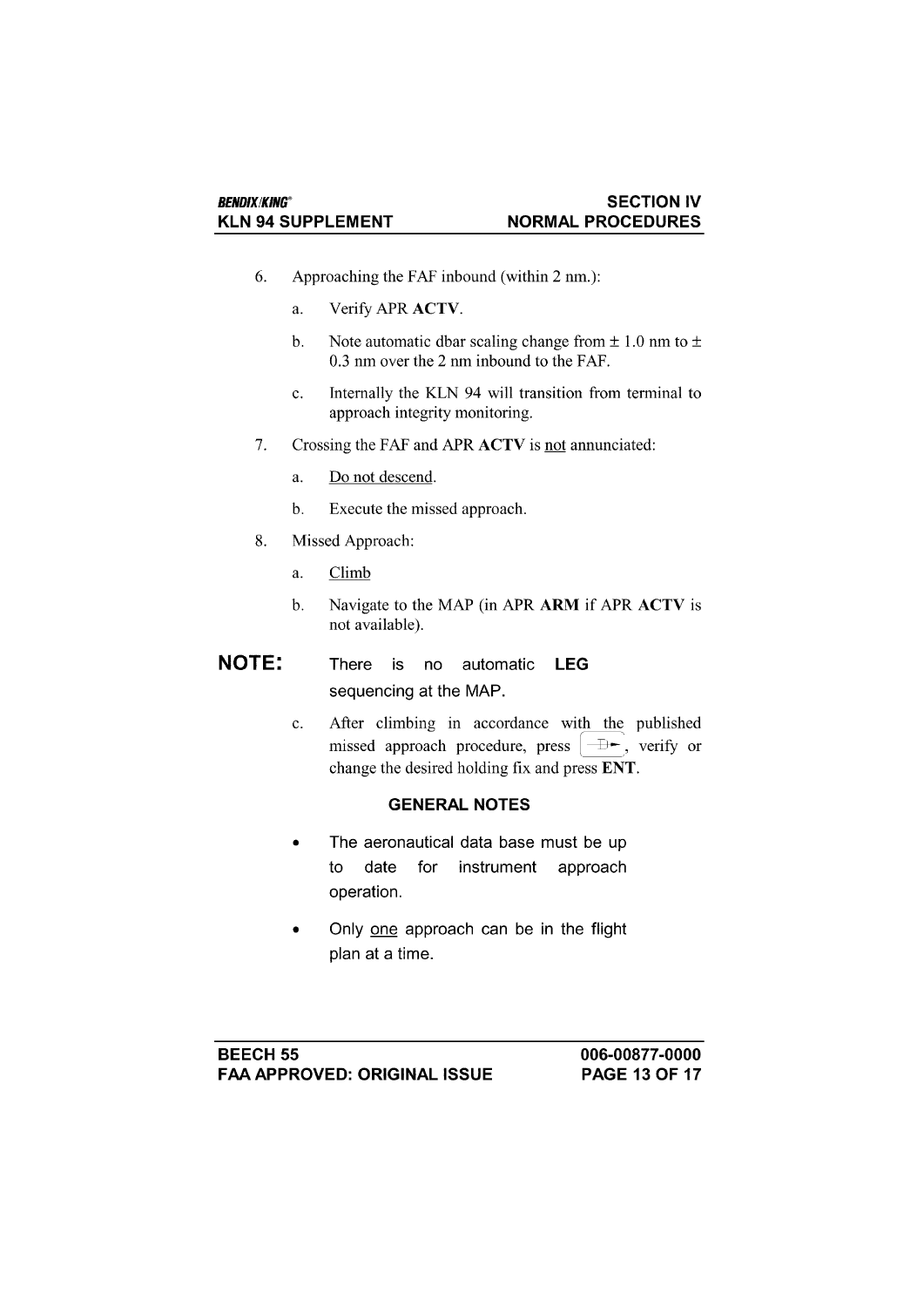- Checking RAIM prediction for your  $\bullet$ approach while en route using the AUX 3 page is recommended. A self check occurs automatically within 2nm of the FAF. APR ACTV is inhibited without RAIM.
- Data cannot be altered, added to or  $\bullet$ deleted from the approach procedures contained in the data base. (DME arc intercepts may be relocated along the arc through the NAV 4 or the FPL 0 pages).
- Some approach waypoints do not  $\bullet$ appear on the approach plates (including in some instances the FAF).
- Waypoint suffixes in the flight plan:
	- $i IAF$  $f - FAF$  $m - MAP$ h - missed approach holding fix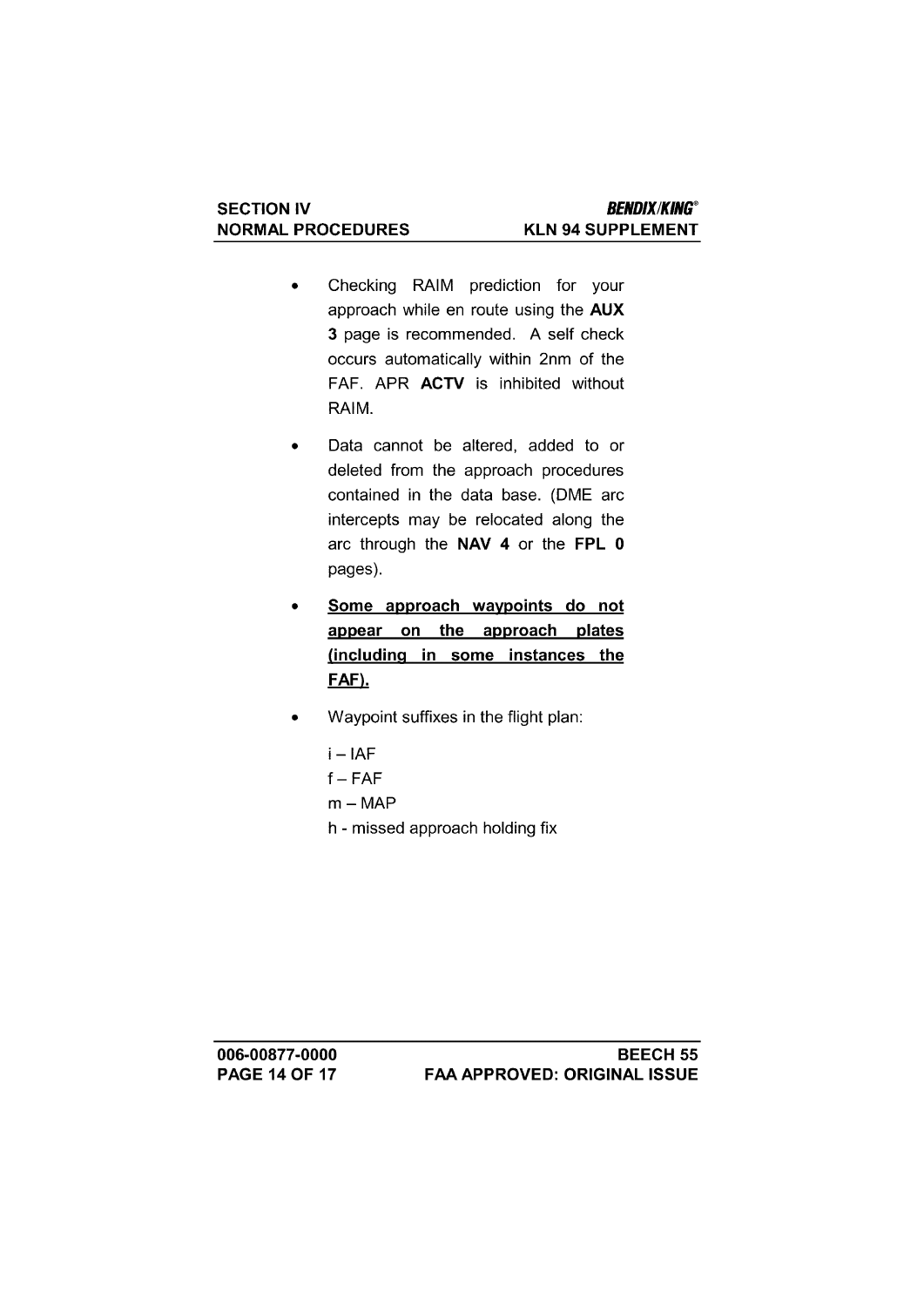- The DME arc IAF (arc intercept waypoint) will be a) on your present position radial off the arc VOR when you load the IAF into the flight plan, or b) the beginning of the arc if currently on a radial beyond the arc limit. To adjust the arc intercept to be compatible with a current radar vector, bring up the arc IAF waypoint in the NAV 4 page scanning field or under the cursor on the FPL 0 page, press CLR, then ENT. Fly the arc in LEG. Adjust the HSI or CDI course pointer with reference to the desired track value on the NAV 4 page (it will flash to remind you). Left/right dbar information is relative to the arc. Displayed distance is not along the arc but direct to the active waypoint. (The ARC radial is also displayed in the lower right corner of the NAV 4 page).
- The DME arc IAF identifier may be unfamiliar. Example: D098G where 098 stands for the 098° radial off the referenced VOR, and G is the seventh letter in the alphabet indicating a 7 DME arc.
- APR ARM to APR ACTV is automatic provided: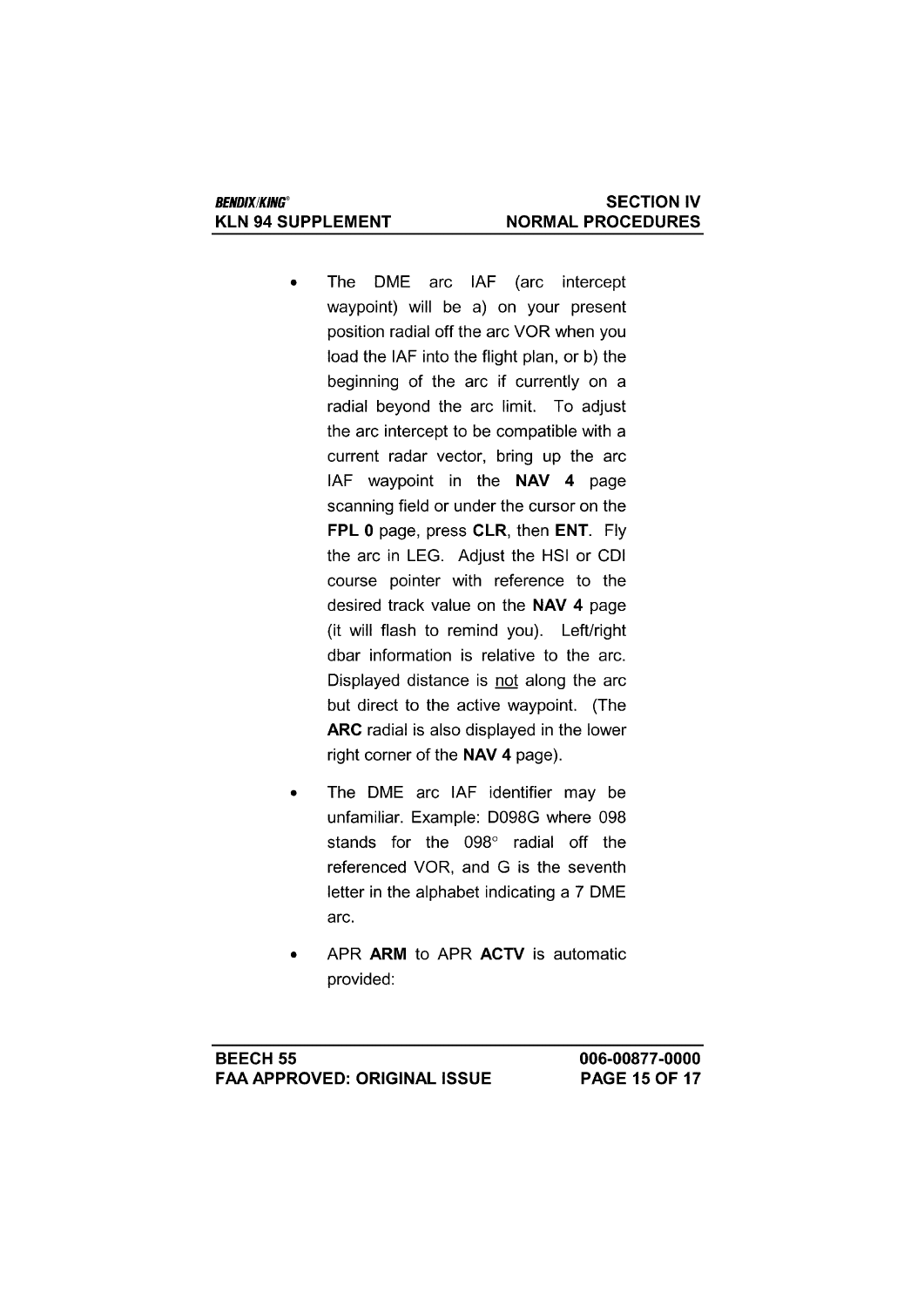- You are in APR ARM (normally  $a<sub>z</sub>$ automatic).
- You are in LEG mode.  $b<sub>1</sub>$
- The FAF is the active waypoint. c.
- Within 2 n.m. of the FAF. d.
- Outside of the FAF. e.
- Inbound to the FAF.  $f_{\cdot}$
- RAIM is available.  $q_{\star}$
- Direct-To operation between the FAF  $\bullet$ and MAP cancels APR ACTV. Fly the missed approach in APR ARM.
- Flagged navigation inside the FAF may automatically bring up the message page stating:

PRESS PROC BUTTON NOW FOR **NAVIGATION** 

Pressing the **PROC** button may usually restore navigation (not guaranteed) by changing from APR ACTV to APR ARM. Fly the missed approach.

The instrument approach using the KLN 94 may be essentially automatic starting 30 nm out (with a manual baro setting update) or it may require judicious selection of the OBS and LEG modes.